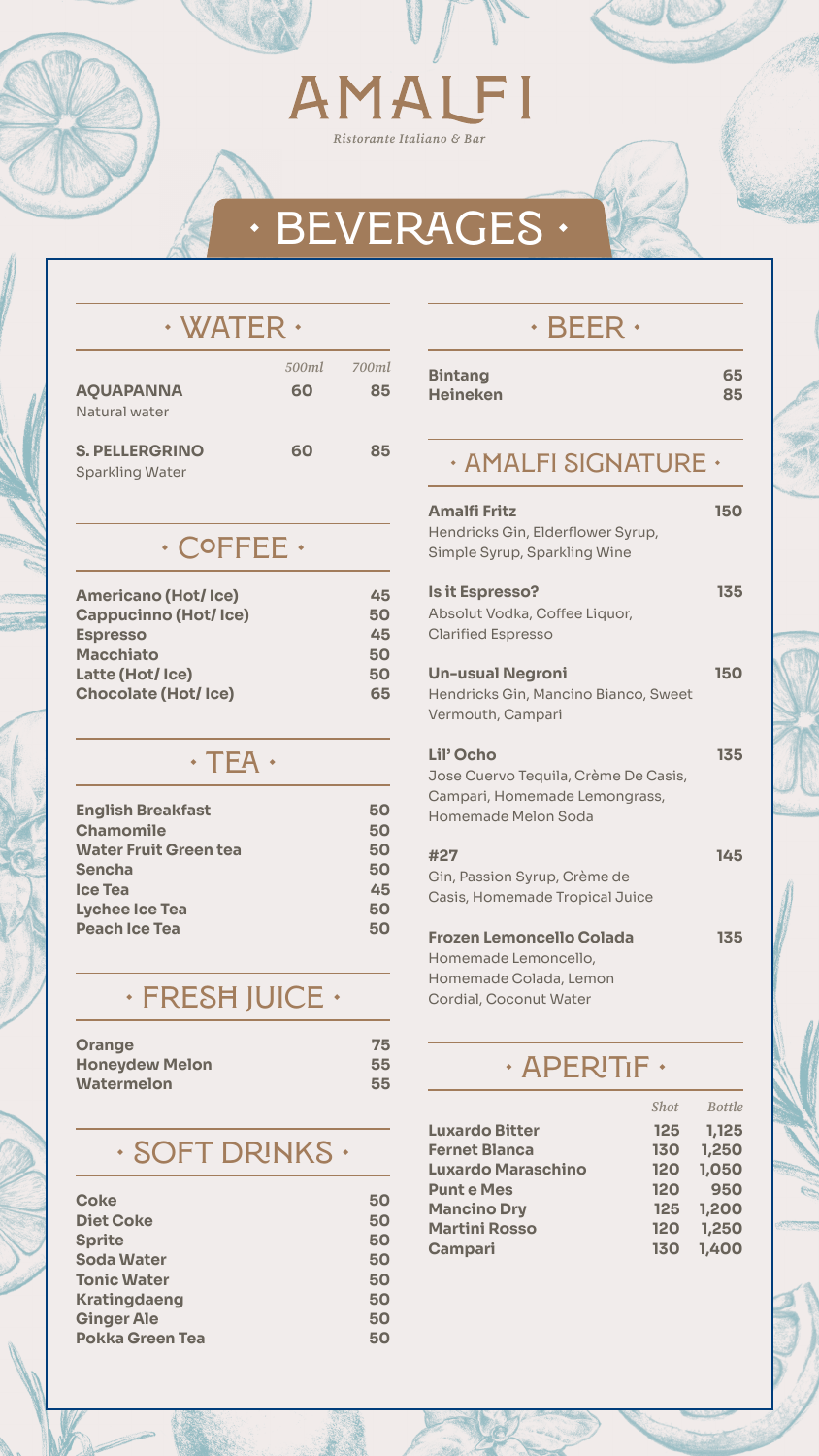# AMALFI

Ristorante Italiano & Bar

### **• LIQUeUre •**

|                                  | <b>Shot</b> | <b>Bottle</b> |
|----------------------------------|-------------|---------------|
| <b>Jagermeister</b>              | 125         | 1,200         |
| <b>Bols Apricot</b>              | <b>140</b>  | 1,300         |
| <b>Bols Cherry Brandy</b>        | <b>140</b>  | 1,300         |
| <b>Bols Dry Orange</b>           | 140         | 1,300         |
| <b>Bols Triple sec</b>           | 140         | 1,300         |
| <b>Fountaine Absinthe Blanc</b>  | 165         | 2,100         |
| Vaccari Sambucca                 | 165         | 1,600         |
| Midori                           | 165         | 1,600         |
| <b>Baileys</b>                   | 115         | 1,100         |
| <b>Cointreau</b>                 | 135         | 1,600         |
| <b>Drambuie</b>                  | 125         | 1,250         |
| <b>Bols Crème dr Cacao White</b> | 125         | 1,300         |
| <b>Bols Lychee</b>               | 125         | 1,300         |
| <b>Sababay Saba</b>              | <b>125</b>  | 1,100         |
| Kahlua                           | 125         | 1,100         |
|                                  |             |               |

#### **• Vodka •**

|                       | <b>Shot</b> | <b>Bottle</b> |
|-----------------------|-------------|---------------|
| <b>Absolute Vodka</b> |             | 135 1,300     |
| <b>Smirnoff</b>       | 75          | 850           |

**• gIN •**



|                           | <b>Shot</b> | <b>Bottle</b> |
|---------------------------|-------------|---------------|
| <b>Tanqueray 10</b>       | <b>145</b>  | 2,400         |
| <b>Hendricks</b>          | 135         | 1,700         |
| $\cdot$ RUM $\cdot$       |             |               |
|                           | <b>Shot</b> | <b>Bottle</b> |
| <b>Bacardi Light Rum</b>  | 125         | 1,250         |
| · TEQUILA ·               |             |               |
|                           | <b>Shot</b> | <b>Bottle</b> |
| <b>Jose Cuervo Silver</b> | 115         | 1,250         |

| <b>Don Julio Anejo</b>    | 140 2,100 |
|---------------------------|-----------|
| <b>Herradura Reposado</b> | 145 2,300 |

#### **• Whisky •**

|                                | <b>Shot</b> | <b>Bottle</b> |
|--------------------------------|-------------|---------------|
| <b>J. W. Black Label</b>       |             | 135 1,300     |
| <b>Macallan 12 Triple Cask</b> |             | 210 2,800     |
| <b>John Jameson</b>            | <b>125</b>  | 1,150         |



## **• BEVERAGES •**

The prices stated are in **thousands of Rupiah (IDR)** and are subject to 18% government tax and service charge.

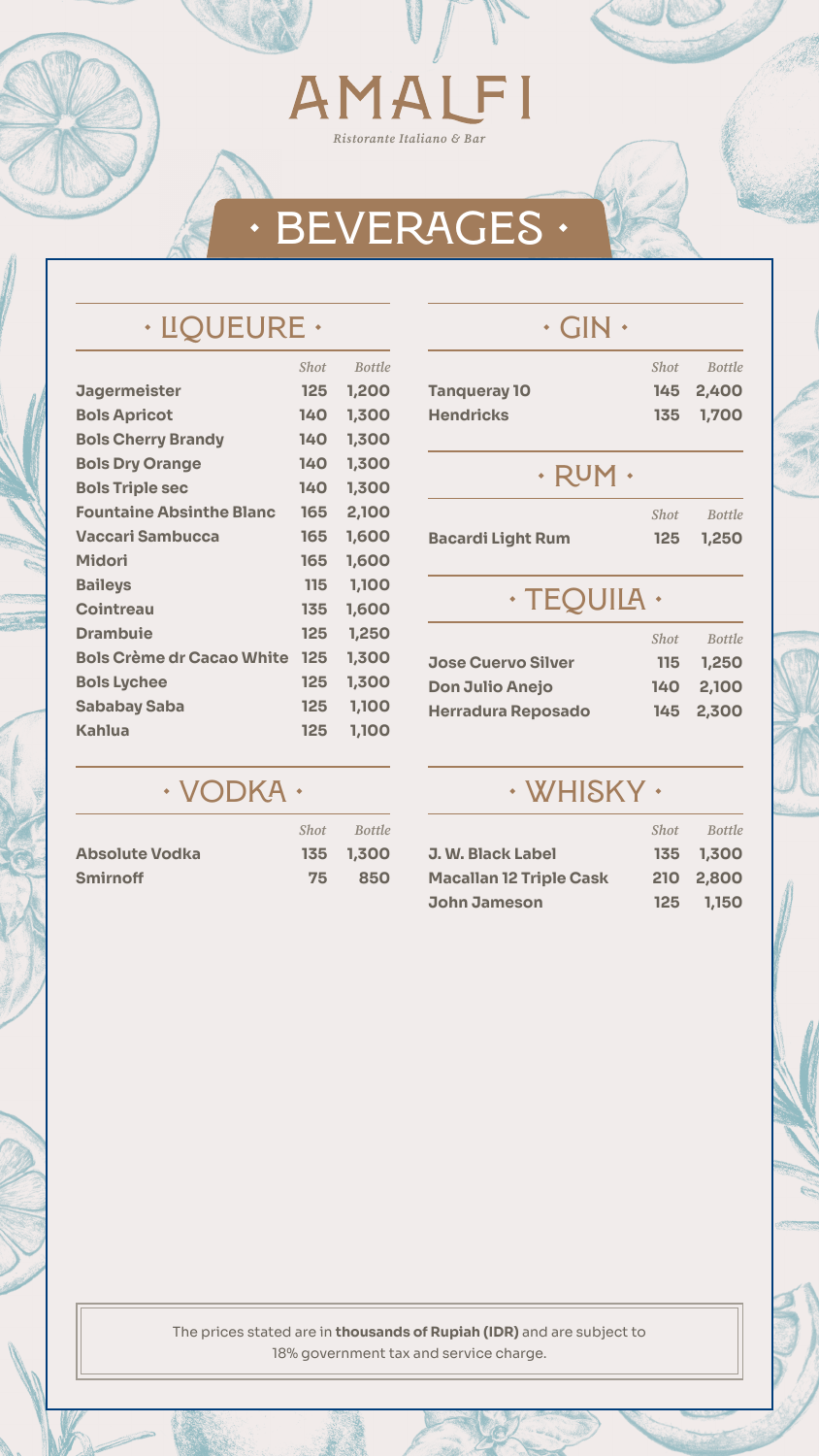

### **• VIno della Casa •**

|                                                                 | <b>Shot</b> | <b>Bottle</b> |
|-----------------------------------------------------------------|-------------|---------------|
| <b>Piccini BIANCO Toscana, 2016, Italy</b>                      | 145         | 550           |
| Lively palate with lots of citrus fruit and mineral understones |             |               |
| Piccini ROSSO Toscana, 2015, Italy                              | 145         | 550           |
| Fruity style, fresh cherry palate in subtle oak frame           |             |               |

#### **• VIni Bianchi •**

#### **Rawson's Retreat Chardonnay, 2018, Australia 750**

Flavors of sweet melons and freshly husked yellow peach. Thewine is almost creamy and clear structure

| Jacob's Creek Classic Chardonnay, 2018, Australia<br>A medium bodied wine with an attractive lemon, melon, stone fruit and subtle oak flavors                                                        | 750           |
|------------------------------------------------------------------------------------------------------------------------------------------------------------------------------------------------------|---------------|
| Beringer Founders Estate Sauvignon Blanc, 2017, Australia<br>Crip citrus and fresh melon flavors followed by a mouth lush finish                                                                     | 900           |
| Beringer Main & Vine Chardonnay, 2017, California, USA<br>Enticing blend of ripe fruit and citrus flavors                                                                                            | 800           |
| Matua Sauvignon Blanc, 2018, Marlborough, Australia<br>So zesty of citrus orange lemon lime hint of peaches tropical fruit all fruit Guava kiwi<br>pineapple after taste                             | 800           |
| <b>Selbach Trutta Fario Riesling Kabinett, 2015, Germany</b><br>Balanced with a delicate fruitiness to accentuate the regions inherent character                                                     | 1,150         |
| <b>Selbach Riesling Qualitatswein Mosel, 2015, Germany</b><br>A sweet, crisp, light and dry acidity and minerality. Slightly sweetcitrus aroma with<br>mildly smooth tannins                         | 1,050         |
| <b>· VINO DELLA GASA ·</b>                                                                                                                                                                           |               |
|                                                                                                                                                                                                      | <b>Bottle</b> |
| <b>UVEE JEAN-LOUIS, Charles de Fere, Blanc de Blancs, NV, France</b><br>White fresh fruit bouquet (pear, apple). A well-balanced dosage 40% Chenin Blanc,<br>20% Ugni Blanc and various other grapes | 850           |
| <b>Piccini Spumante</b><br>Dry with lemon zesty acidity balancing faint honeyed sweetness. Flavors of apple with<br>lemon and faint elderflower. A blend of 75% Glera and 25% Chardonnay             | 800           |



*Bottle*